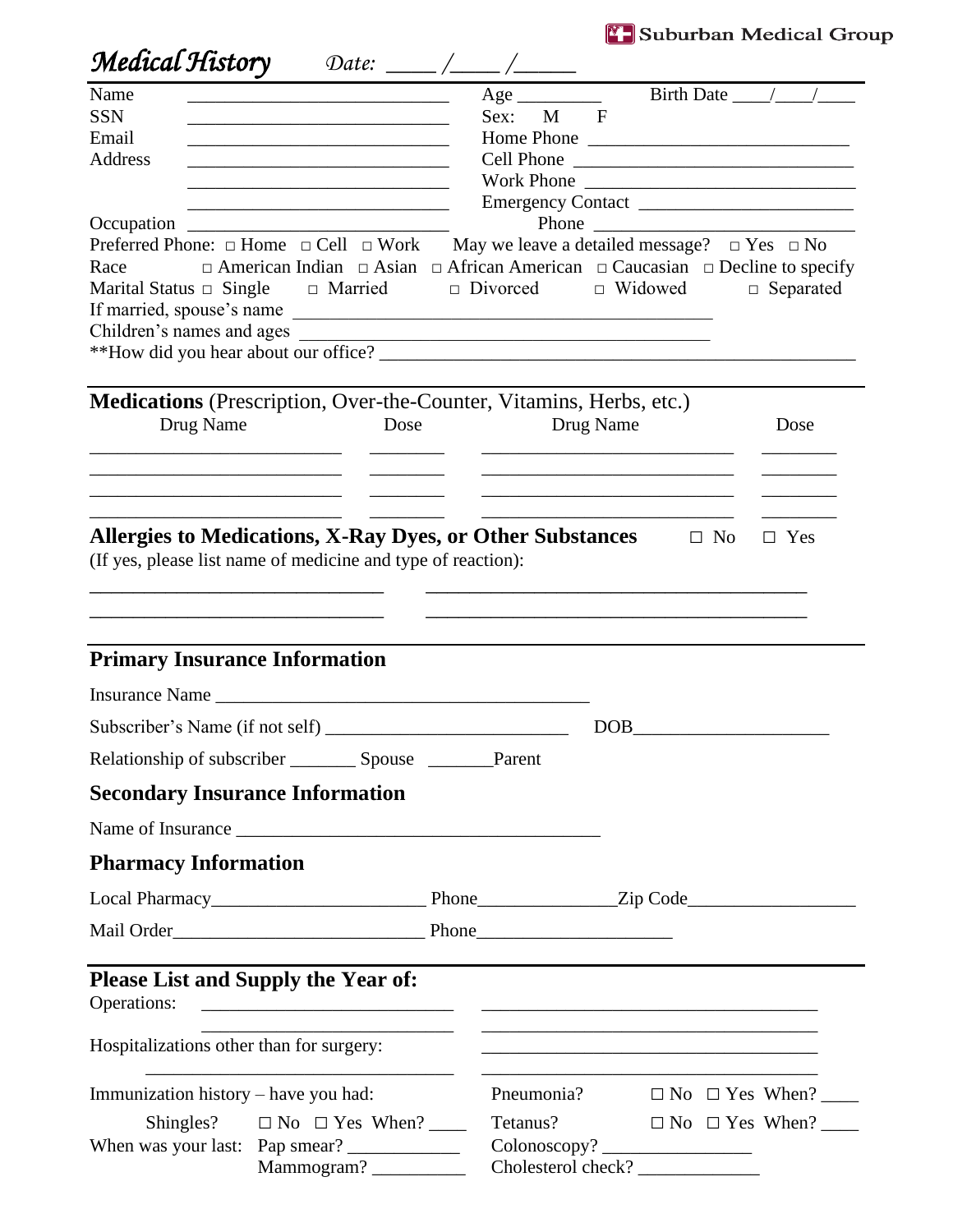| $\mathbf{r}$<br>◡<br>.<br>ъ. | $-$<br>. |
|------------------------------|----------|
|------------------------------|----------|

## **Past Medical History and Review of Systems**

(Please circle if you have had problems with or are presently complaining of any of the following)

| 1. High blood pressure  | 13. Bronchitis       | 25. Change in bowel habits | 37. Arthritis        |
|-------------------------|----------------------|----------------------------|----------------------|
| 2. Diabetes             | 14. Pneumonia        | 26. Ulcers                 | 38. Low back pain    |
| 3. Cancer               | 15. Persistent cough | 27. Hemorrhoids            | 39. Skin disease     |
| 4. Heart disease        | 16. T.B.             | 28. Gall bladder disease   | 40. Blood disorders  |
| 5. Chest pain/tightness | 17. Hay fever        | 29. Colitis                | 41. Venereal disease |
| 6. Shortness of breath  | 18. Abdominal pain   | 30. Hepatitis or jaundice  | 42. Anxiety          |
| 7. Swollen ankles       | 19. Indigestion      | 31. Thyroid disease        | 43. Depression       |
| 8. Palpitations         | 20. Nausea           | 32. Head or neck radiation | 44. Anemia           |
| 9. Lightheadedness      | 21. Vomiting         | 33. Headache               | 45. Alcohol abuse    |
| 10. Frequent Urination  | 22. Constipation     | 34. Kidney disease         | 46. Drug abuse       |
| 11. Rheumatic fever     | 23. Diarrhea         | 35. Kidney stones          | 47. Gout             |
| 12. Asthma              | 24. Blood in stool   | 36. Difficulty urinating   | 48.                  |
| (explain)               |                      |                            |                      |
|                         |                      |                            |                      |

## **Family History**

Has any member of your family (including parents, grandparents, and siblings) ever had the following?

\_\_\_\_\_\_\_\_\_\_\_\_\_\_\_\_\_\_\_\_\_\_\_\_\_\_\_\_\_\_\_\_\_\_\_\_\_\_\_\_\_\_\_\_\_\_\_\_\_\_\_\_\_\_\_\_\_\_\_\_\_\_\_\_\_\_\_\_\_\_\_\_\_\_\_\_\_\_\_\_\_\_

| <b>Illness</b>            | <b>Which family members?</b> | Age when diagnosed |
|---------------------------|------------------------------|--------------------|
| Cancer (describe type)    |                              |                    |
|                           |                              |                    |
| Heart disease             |                              |                    |
| <b>Diabetes</b>           |                              |                    |
| <b>Stroke</b>             |                              |                    |
|                           |                              |                    |
| Drug or alcohol addiction |                              |                    |
| <b>Glaucoma</b>           |                              |                    |
| Bleeding disorders        |                              |                    |
| Other:                    |                              |                    |

## **Prevention**

| Do you wear seat belts?                          | $\Box$ No $\Box$ Yes | If no, why not?                      |
|--------------------------------------------------|----------------------|--------------------------------------|
| Do you smoke?                                    | $\Box$ No $\Box$ Yes | If yes, how many packs per day?      |
| Do you drink alcoholic beverages?                | $\Box$ No $\Box$ Yes | If yes, how many per week?           |
| Do you drink coffee or tea?                      | $\Box$ No $\Box$ Yes | If yes, how many per day?            |
| Is there a gun in your home?                     | $\Box$ No $\Box$ Yes | $\Box$ N/A                           |
| Do you use drugs? (marijuana, cocaine, etc)      | $\Box$ No $\Box$ Yes | If yes, explain_                     |
| Have you ever engaged in activities that have    |                      |                                      |
| put you at risk of getting AIDS?                 |                      | $\Box$ No $\Box$ Yes If yes, explain |
| Have you ever worked with chemicals, paints,     |                      |                                      |
| asbestos, or other hazardous materials?          |                      | $\Box$ No $\Box$ Yes If yes, explain |
| Are you in a relationship in which you have been |                      |                                      |
| physically hurt by your partner?                 | $\Box$ No $\Box$ Yes |                                      |
| Do you ever feel afraid of your partner?         | $\Box$ No $\Box$ Yes |                                      |
| Do you have a "living will"?                     | $\Box$ No $\Box$ Yes |                                      |
| Method of birth control?                         |                      |                                      |